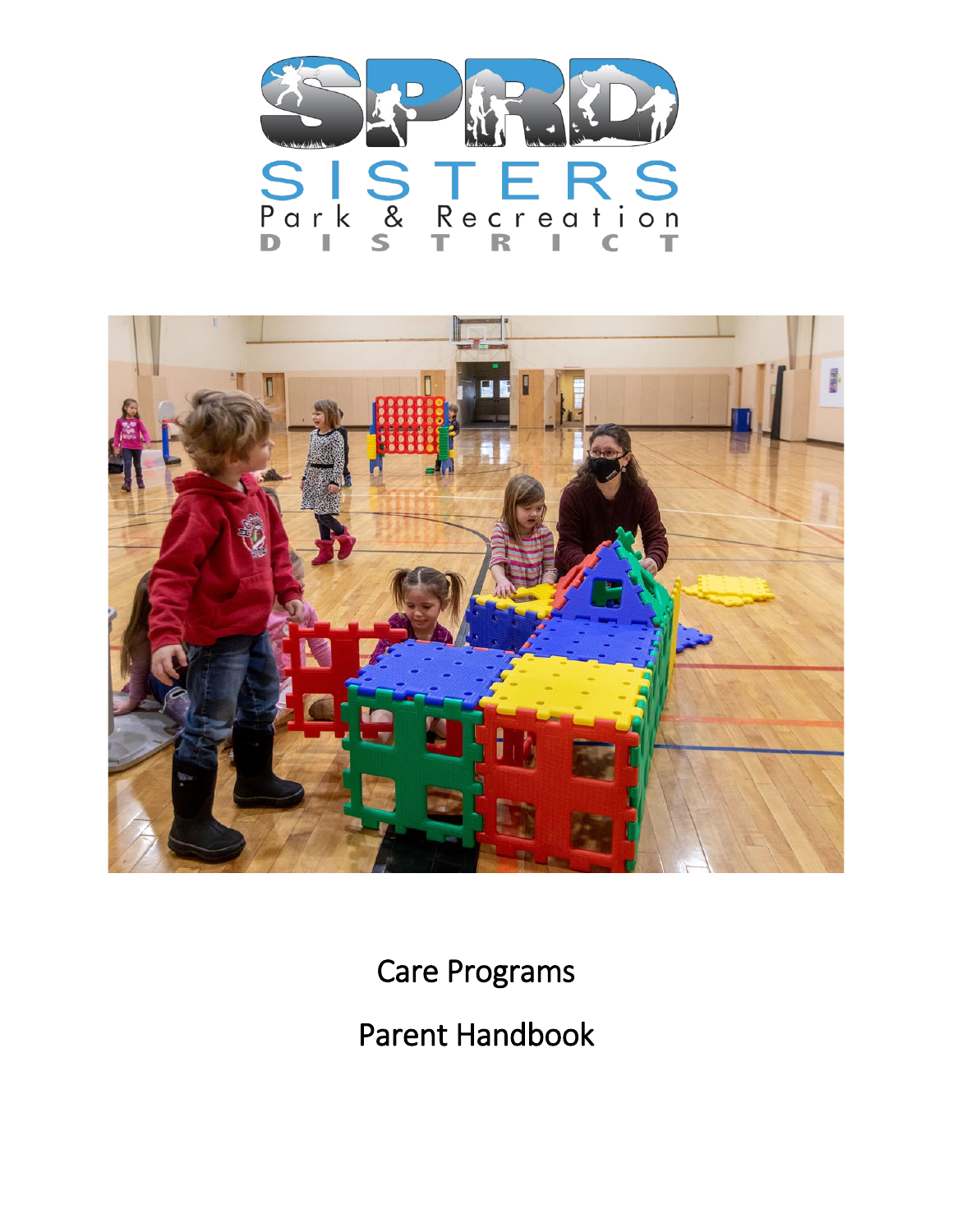The SPRD Mission of youth programs is to care for the whole child. We plant the seed and start to grow the roots of a child's social and emotional being.

### Our Philosophy

Here at SPRD, it is our philosophy to provide an enriching program that fits the needs of both the students and their families. We believe there should be a partnership between both. We also believe that children need their social and emotional needs met, as well as readiness for their following years. Our goals are to create an exciting and safe atmosphere so children can find their own interests, gain self-confidence, and create relationships with others. We include outdoor adventure, natural discovery, art, science, music, math, literacy preparations, and motor skills in our programs. It is our goal for each student to grow and develop as an individual as well as learn what it means to be a part of a group.

### Office Contact Information

SPRD Office: 541-549-2091 [SPRD@sistersrecreation.com](mailto:SPRD@sistersrecreation.com)

### Program Supervisor Information

Tanner Cornwell [Tanner@sistersrecreation.com](mailto:Tanner@sistersrecreation.com)

### Staff and Supervision

Youth program staff members are experienced in education, recreation, and other child-related programs. They receive ongoing training in the areas of child development, behavior management, active supervision, and health and safety. We maintain a staff-to-patron ratio of 1:15. All staff members are trained in CPR and first aid, blood-borne pathogens, recognizing and reporting child abuse, and possess an Oregon Food Handlers' license.

## Drop-off/ Pick-up

Children must be signed in and out by parent, guardian, or other authorized personnel each day and must stay with them until health screening is completed. If an unauthorized individual comes to pick up your child, they will not be released until staff can contact you for verbal consent. To keep your child safe, we strongly enforce this rule. Be prepared with identification at all times so staff can verify identity. The staff will check these often.

Please note: Parents are responsible for picking up their child(ren) by designated program closing times. When a child is left after closing time, you will be charged a fee of \$1 per minute per child. After one hour, if the staff has exhausted contacting all authorized adults to pick up the child, the Deschutes County Sherriff's Department will be contacted for further direction

## Changes in vital information

Please notify the program staff or the district office with any changes in address, phone number, job, authorized guardians, or emergency contact information. Emergencies may arise with your child and it is very important that staff have updated, accurate information with which to reach you. Please be sure to include all updated information during the online registration process.

#### Meals and dietary needs

We ask that the children bring in their snacks and lunches. Snacks and lunches should be well-balanced to support childhood nutrition. See below for current recommendations from the USDA:

• Snacks should be a choice from two different food groups.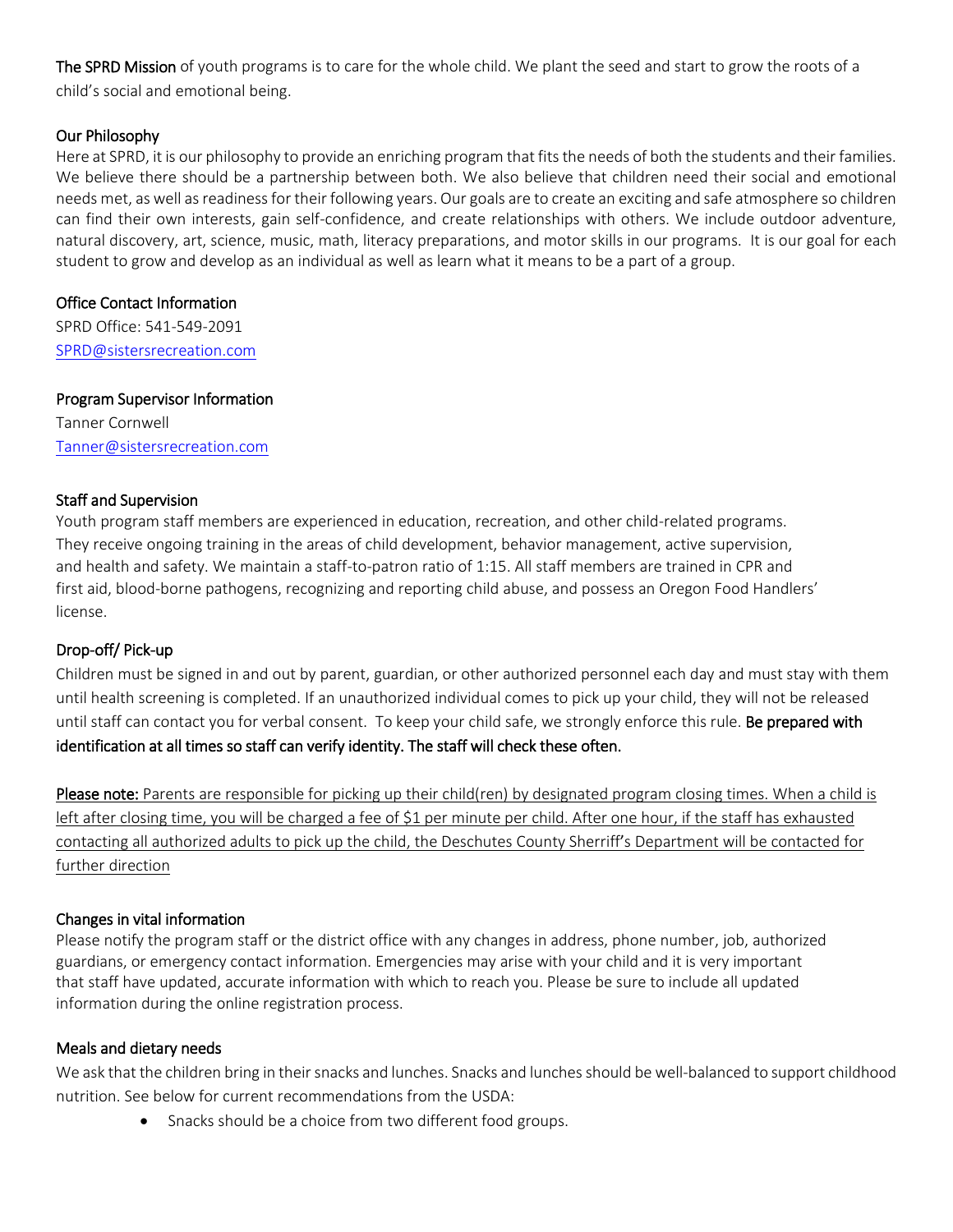- Lunch should have one choice from each of the following:
	- o one choice of fluid milk;
	- o one choice of bread or grains;
	- o one choice of meat, fish, poultry, or meat alternatives (dried beans, peanut butter, yogurt, or cheese); and
	- o two choices of fruits and/or vegetables.

Please know that staff encourage and monitor good eating habits and manners; eating proteins, fruits and veggies first and enjoying sweeter treats afterward, talking with peers, and encouraging them to engage in a conversation with children they might not always interact with daily. If you have a child with dietary needs and/or food allergies, please notify us of your child's needs so we can make the necessary accommodations.

## Screen time

We are a no-screen time care provider at SRPD, which means movies and computer games will never be in our daily schedule or utilized consistently.

## Illness

We are unable to admit or keep in our care, a child who has one of the following symptoms, or combination of symptoms, of illness:

- Fever over 100.3°F\*;
- Diarrhea (more than one abnormally loose, runny, watery, or bloody stool)\*;
- Vomiting\*;
- Nausea;
- Severe cough;
- Unusual yellow color to skin or eyes;
- Skin or eye lesions or rashes that are severe, weeping, or pus-filled;
- Stiff neck and headache with one or more of the symptoms listed above;
- Difficulty breathing or abnormal wheezing;
- Complaints of severe pain.

\*Children must be free and clear of symptoms for 24 hours before returning.

A child who begins to show signs of illness while in our care, as defined above, may be isolated from the program. Parent(s) will be notified and asked to pick up the child from the program within 30 minutes. If a child has mild cold symptoms that do not impair their functioning, the child may remain in the program until parents are able to pick up the child.

## Sick Days

As stated above, please email or call the program site to let staff know if your child will be missing a day of the program. If your child is suspected to have a communicable disease (flu, pink eye, lice, etc.) we ask that you share this information with us so we can properly notify parents of potential exposure. Please know that we will always keep the child's identity confidential. Unfortunately, we are unable to offer make-up days or refunds for missed program days.

## Medication

Our programs will have written records of authorizations to administer medication to a child. No prescription medication or non-prescription medication, including but not limited to, pain relievers, sunscreen, cough syrup, and first-aid ointments or nose drops, may be given to a child except under the following conditions: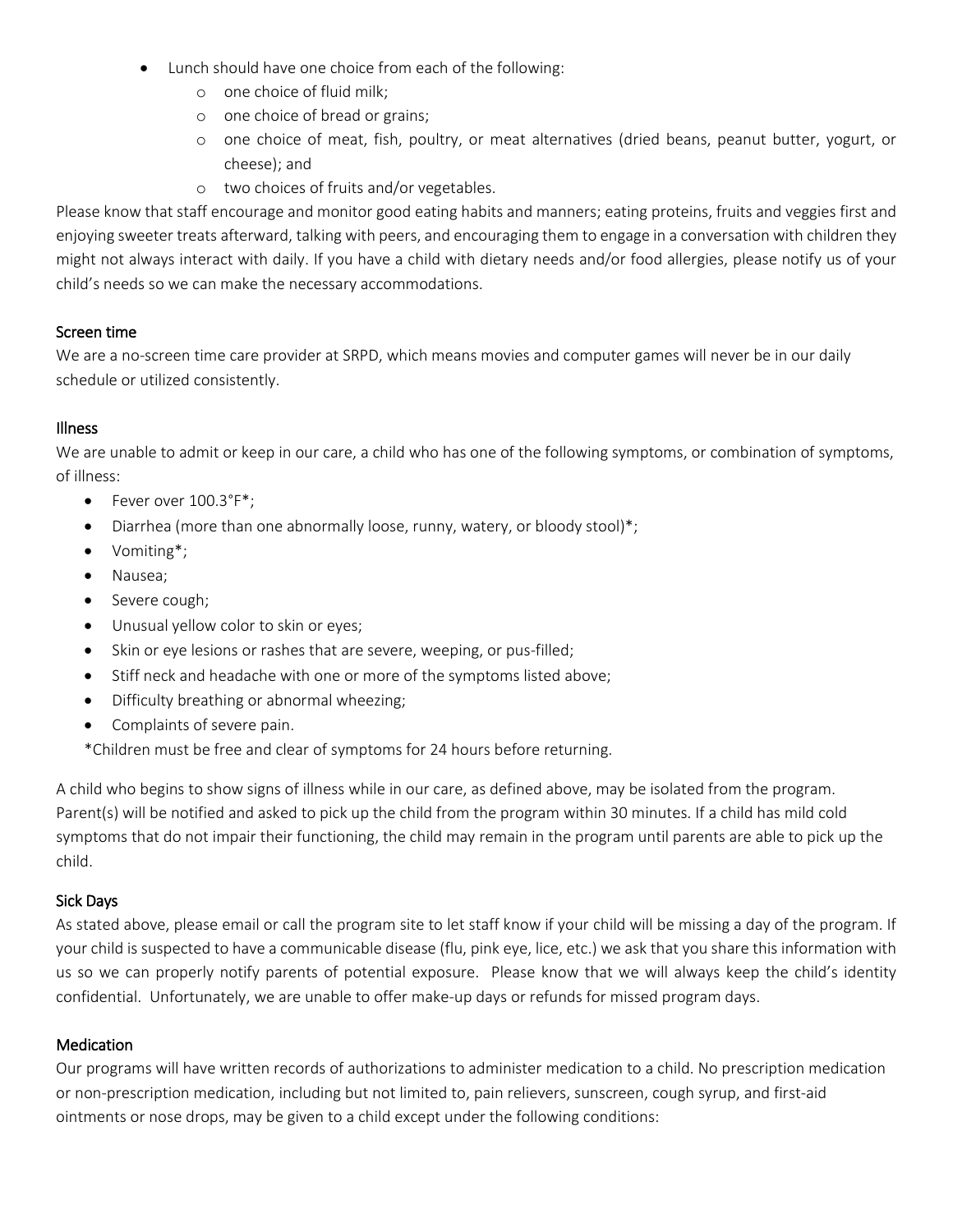- A signed, dated, written authorization by the parent(s) is on file;
- Prescription medication is in the original container and labeled with the child's name, dosage, directions for administering, date, and physician's name;
- Non-prescription medication is in the original container, labeled with the child's name, dosage, and directions for administering; and
- A written record of all medications administered listing, as a minimum, the name of the child, type of medication, the signature of the person administering the medication, date, time, and dosage given, shall be kept.

All medications shall be:

- Secured in a tightly covered container with a child-proof lock or latch; and
- Stored in an area not accessible by children

Sunscreen is considered a non-prescription medication and may be used for child care children under the following conditions:

- Staff must obtain written parental authorization prior to using sunscreen;
- One container of sunscreen may be used for child care children unless a parent supplies an individual container for their child. The sunscreen shall be applied in a manner that prevents contaminating the container;
- if sunscreen is supplied for an individual child, the sunscreen must be labeled with the child's name and must be used for only that child;
- staff must reapply sunscreen every two hours if campers are in direct sun for two hours or more.

## Fee assistance

SPRD offers scholarships to qualifying families. For more information and to apply, visit our district website. In addition to our scholarship program, SPRD works with Circle of Friends, Housing Works, and Family Access Network. Please contact the district office for more information.

## Adult and Family Services Payments

If all or part of your fees will be paid through Adult and Family Services or any other program, you must turn in a DHS letter of eligibility form (7494E) to the office before your child may attend the program. It is your responsibility to make any necessary co-payments and fees beyond AFS payments. AFS vouchers will be available for parent signature at your child's site at the beginning of each month. Vouchers must be signed and given to the site staff.

## Recognizing and reporting child abuse and neglect

All SPRD youth program staff members are considered mandatory reporters by the State of Oregon and are required to report suspected child abuse or neglect to the Department of Human Services. SPRD will work with families as directed by DHS to ensure the health and safety of children in the program. When a report is made, SPRD will continue to work with and support the child and family. The report will be treated confidentially.

## Personal items

Any items from home should be clearly marked/labeled with your child's name. This includes clothing, backpacks, books, etc. Toy guns/weapons, electronics, and expensive personal items including toys, candy, gum, and makeup are not allowed at the program. Although staff members will make every effort to help make sure that jackets, backpacks, projects, etc., make it home each day, belongings are ultimately the responsibility of the child and parents. After two weeks, all lost and found items will be donated to a local charity.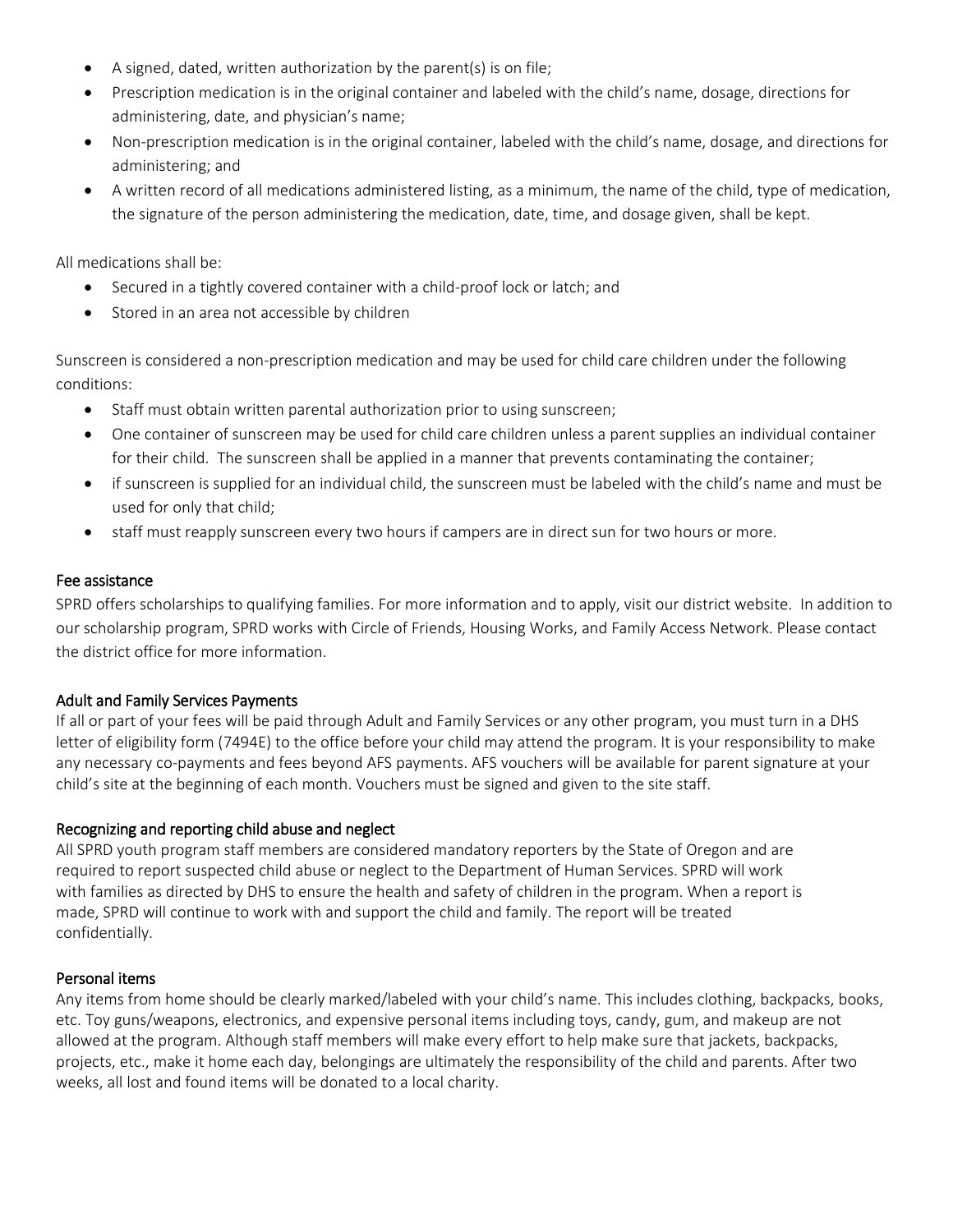#### Emergency procedures

Evacuation procedures for each program have been established in the event of a major emergency that would necessitate removing children from the site. In the event of an evacuation or other emergency, individual families will be contacted by site staff based on the information provided upon registration. If an individual child is injured in the program we will take the necessary emergency steps and contact the parent/guardian as soon as possible.

#### Incident/accident reports

An incident/accident report is taken any time a child is injured in the program or there is an incident that requires documentation. The report documents the date, time, nature of the incident/accident, and steps taken by the staff. Every effort will be made to inform you if your child has an incident/accident on a particular day and you are encouraged to speak to the program leader about it. You are responsible for keeping emergency information updated.

### Behavior management

SPRD staff members are trained to set up environments and activities that encourage appropriate behavior. As children experiment with behaviors, staff will guide them using multiple behavior management techniques as learning tools and help ensure a safe and positive experience for all.

Children enrolled in SPRD programs must adhere to our behavior guidelines on a daily basis and are expected to follow these same expectations on field trips, including in the vans. Staff members will teach behavior expectations the first day a child starts and then as necessary. To implement positive behavior reinforcement, staff members will establish behavior expectations for programs. These include the three main rules in the PBIS program: Be Safe, Be Respectful, Be Responsible. Staff members will teach, model, and practice these expectations with the children on a regular basis. Staff members will monitor and provide feedback regarding both positive and negative behaviors to children and their parents.

SPRD's care programs behavior plan follows the Positive Behavioral Interventions and Support model, a program supported and used by Sisters School District. PBIS is an effective and evidence-based program that serves all students, creates a culture of safety in the schools and programs, emphasizes the positive, targets all forms of behavior, states rules and expectations positively, and is known by everyone.

As a part of the PBIS program, staff will regularly use positivereinforcement techniques to encourage children to participate in activities safely and appropriately. Appropriate behavior will be acknowledged through the use of verbal praise, positive recognition, and special incentive programs. Consequences for not following expectations will be implemented and may include verbalcorrections, loss of privileges, and redirection. As a final measure, parents will be calledto have their child picked up and removed from that day of the program. Repeated behavioral issues may result in the removal from the program.

## Disciplinary procedures

Staff, parents and the child will work together to provide the maximum potential for the child's success in SPRD programs. Parents are expected to be active participants in the behavior management of their child(ren). In extreme behavior situations, we may call the parent(s) to pick up their child. The parent(s) will be expected to arrange for immediate pickup.

Please note: We reserve the right to suspend or dismiss a child from the program if staff members determine that the program cannot meet the needs of the child, if the child is a physical or emotional threat to themselves or others, or if the child's behavior consistently impedes the normal daily functions of the group. Children may also be dismissed from the program if their parents/guardians demonstrate inappropriate behavior or fail to cooperate with staff. Parents cannot be involved in disciplining any child(ren) other than their own. Failure to comply with this policy may result in dismissal from the program.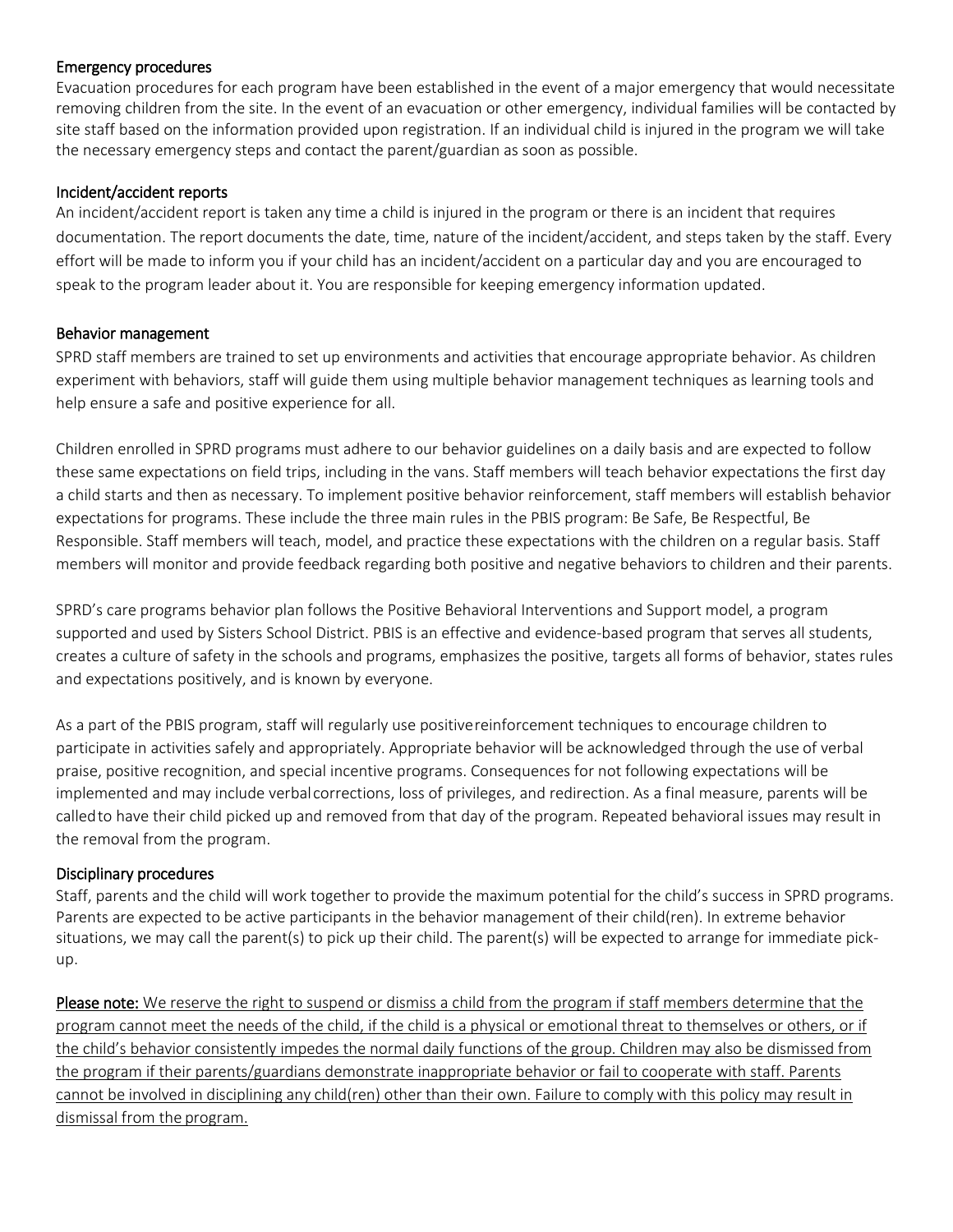#### Commitment to nonviolence

Corporal punishment will not be used or tolerated in SPRD programs. We will not hit, spank or humiliate your child. We want to ensure all children understand that they will not be hurt while at SPRD. For this reason, families will not be permitted to hit or spank children while on district property. We encourage you to discuss with staff members the various ways positive discipline can be used at home.

#### Americans with Disabilities Amendment Acts (ADA)

SPRD is dedicated to supporting the ADA. If someone needs program assistance to enjoy our programs to the fullest, please contact SPRD in advance so accommodations can be made.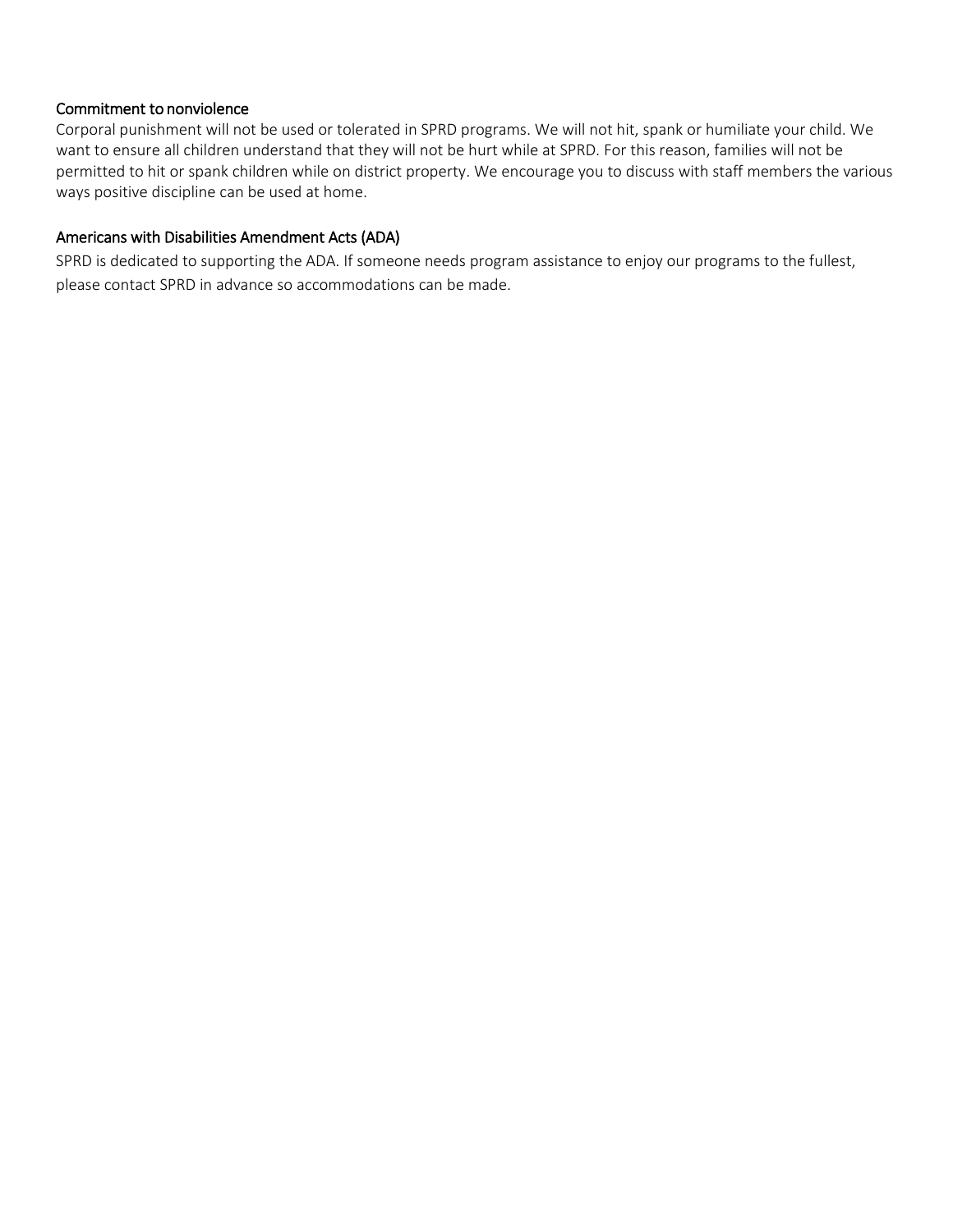# Program Specific Information

## Preschool (year-round program; Sept 1- August 31)

- Students must be 3 years of age by Sept. 1
- Students must be potty trained.
- Students cannot be duel enrolled in preschool and kindergarten

#### Care Programs Site Coordinator

Carissa Gascon [Carissa@sistersrecreation.com](mailto:Carissa@sistersrecreation.com)

Site cell phone

541-588-2275

Drop-off time

8-8:45 am

### Preschool immunizations

Oregon law requires all children that attend child care to participate in the immunization program. The staff will confirm your child's immunizations. Parents are responsible to ensure their child is current. Current immunization records are kept on file at the preschool.

### Schedule

During the school year, our preschool will follow the Sisters School District calendar regarding extended breaks and holiday closures. Our program will be open on most no school days(?) during the year. Staff will remind parents of any upcoming closures. SPRD will follow the decision of Sisters School District to close programs due to inclement weather. Refunds will only be issued for program closures that exceed five days.

#### Billing

Parents will have the option to choose from two different payment plans:

Monthly ACH payments: Parents who choose this plan will have to provide office staff with their bank routing and account number. The first month's fee will be collected at the time of registration. The monthly ACH payment will then be pulled on the first of every month thereafter. Families who sign up for this option will receive 5% off this monthly bill.

Monthly installment billing: Parents who choose this plan will pay for their first month at the time of registration. Monthly payments then must be made by parents and received no later than the last day of each month preceding the upcoming month of service. Parents can make these payments by signing in to their account at [www.sistersrecreation.com](http://www.sistersrecreation.com/) or by calling the office at 541-542-2091.

Please note:

- Payments received after the  $1<sup>st</sup>$  of the month will be subject to a \$25 late fee.
- If your account is past due, your child will not be able to attend preschool.
- Failure to communicate with program or office staff for more than five business days may result in your child's removal from the program.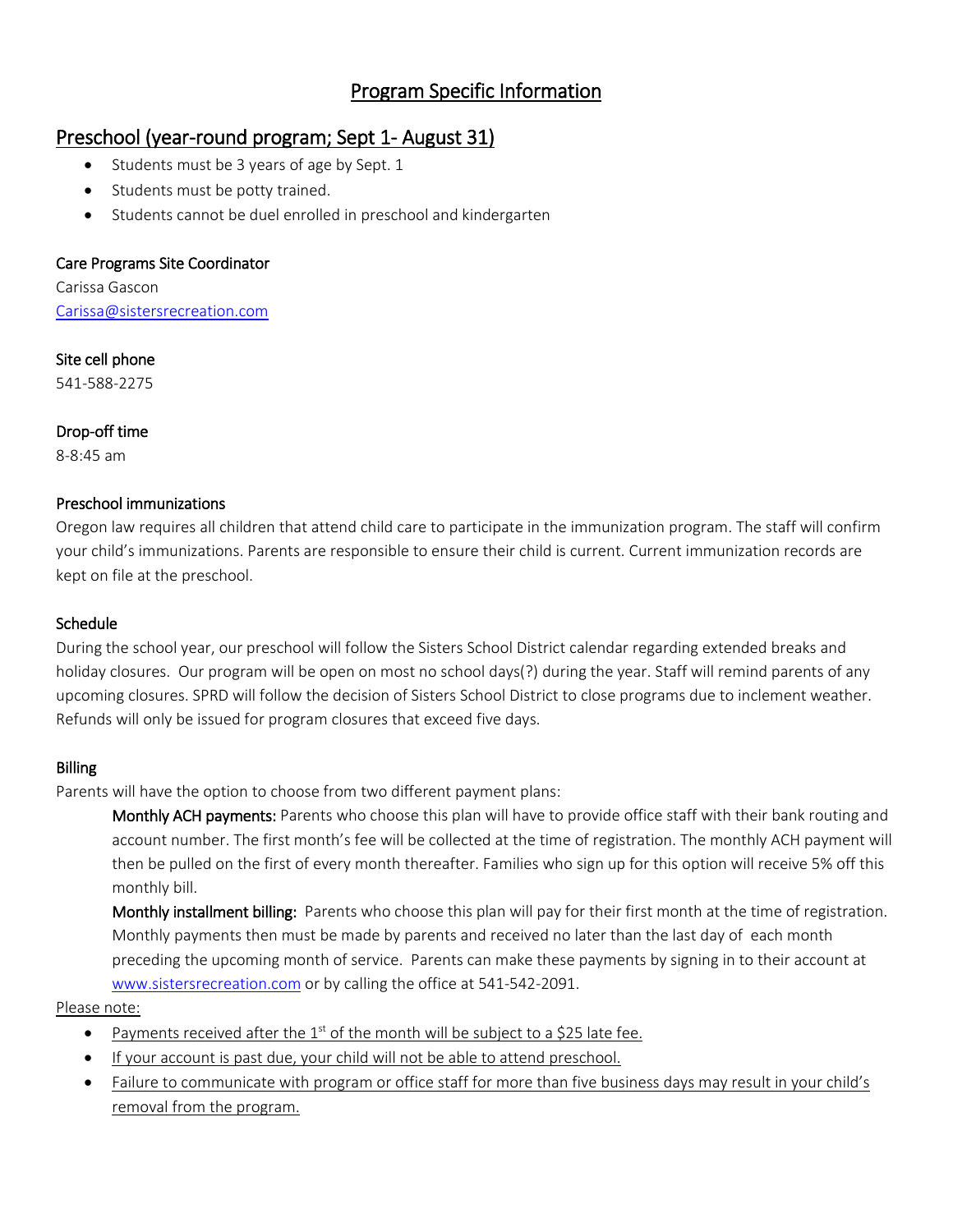## Schedule Changes

Request for a schedule change needs to be made in writing with 30 days advanced notice by emailing SPRD@sistersrecreation.com. If the change can be accommodated, the schedule change will go into effect on the first day of the following month.

## Cancellation

Preschool is a year-long program. If you choose to remove your child from the preschool program, the request needs to be submitted in writing with two weeks' notice. If two weeks' notice is not given, the family will still be charged for the two-week notice time frame.

# Kids Club (school year program)

## Contact information

[Kidsclub@sistersrecreaiton.com](mailto:Kidsclub@sistersrecreaiton.com)

## Site cell phone

541-316-9100

## Schedule

This school year program will follow the Sisters School District calendar. Staff will remind parents of any upcoming closures. SPRD will follow the decision of Sisters School District to close programs due to inclement weather. Refunds or credit will not be issued for any program closures that result in a closure of five days or less.

## Billing

Parents will have the option to choose from two different payment plans:

Monthly ACH payments: Parents who choose this plan will have to provide office staff with their bank routing and account number. The first month's fee will be collected at the time of registration. The monthly ACH payment will then be pulled on the first of every month thereafter. Families who sign up for this option will receive 5% off this monthly bill.

Monthly installment billing: Parents who choose this plan will pay for their first month at the time of registration. Monthly payments then must be made by parents and received no later than the last day of each month preceding the upcoming month of service. Parents can make these payments by signing in to their account at www.sistersrecreation.com or by calling the office at 541-542-2091.

## Please note:

- Payments received after the  $1<sup>st</sup>$  of the month will be subject to a \$25 late fee.
- If your account is past due, your child will not be able to attend preschool.
- Failure to communicate with program or office staff for more than five business days may result in your child's removal from the program.